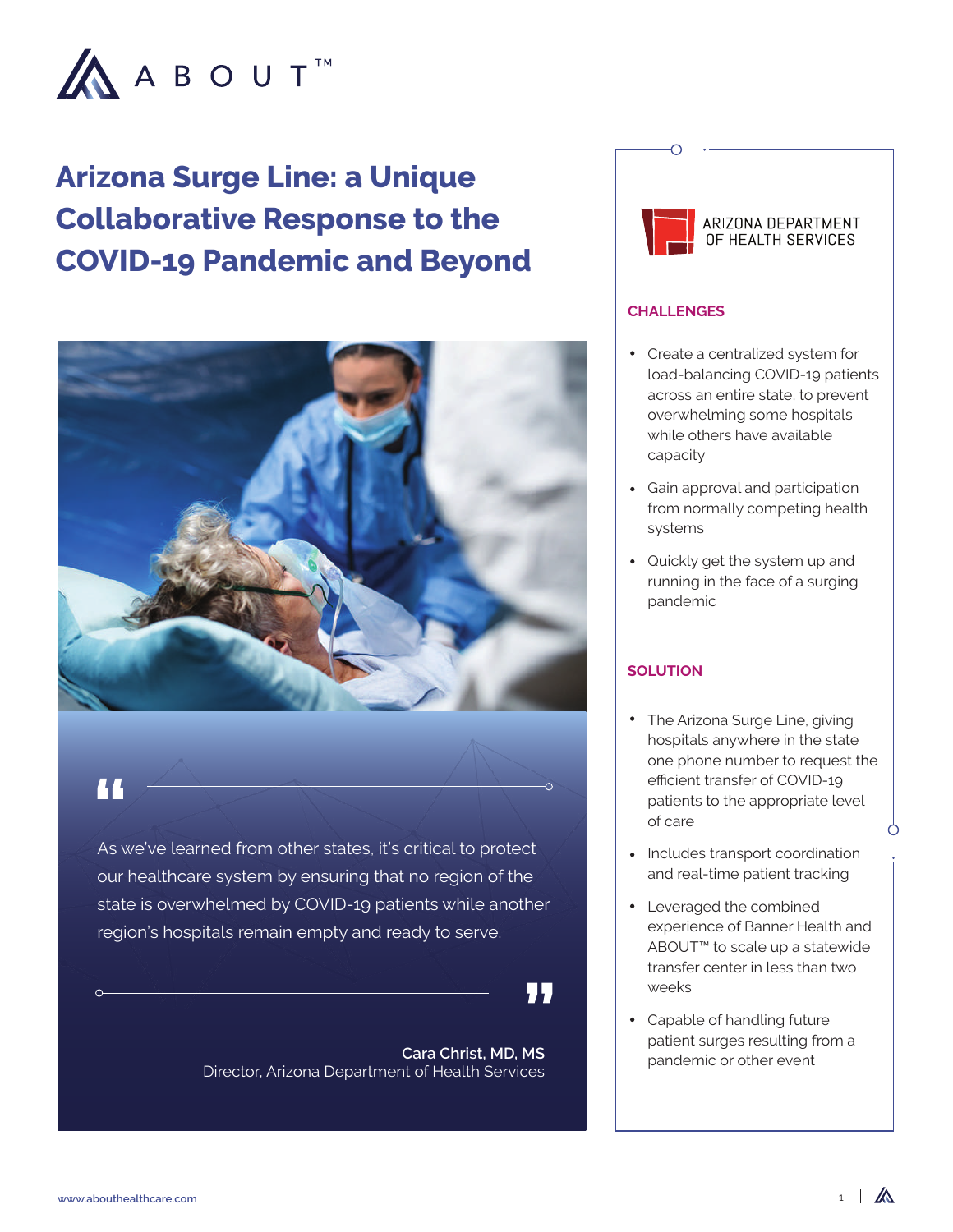### **CHALLENGES TO OVERCOME**

#### **Load-Balancing a Surge of Patients Across an Entire State**

The nightmare scenario goes something like this: A pandemic inundates several hospitals beyond their ability to provide timely, effective care for infected patients. As a result, patient outcomes suffer broadly, and some individuals die needlessly. Meanwhile, in the same state or region, physicians, beds, and equipment at other hospitals stand idle, ready to serve patients.

Facing the COVID-19 pandemic, state and healthcare leaders in Arizona saw the potential for this kind of scenario — and they knew they needed to join together in taking swift preventive action. They had a vision for a regional approach, in which hospitals with strained capacities or a lack of sufficient capabilities could efficiently transfer patients to other hospitals with available beds and advanced care, transcending health system affiliations and competitive inclinations.

This was the impetus for the Arizona Surge Line, a groundbreaking collaboration involving the Arizona Department of Health Services (ADHS) in partnership with all of the state's major health systems and hospitals.

"As we've learned from other states, it's critical to protect our healthcare system by ensuring that no region of the state is overwhelmed by COVID-19 patients while another region's hospitals remain empty and ready to serve," says ADHS Director Dr. Cara Christ.

"Establishment of the Arizona Surge Line is a key initiative to protect Arizona patients and hospitals by making sure Arizonans are transferred to the right level of care at the right time for the best outcome."

To get the Surge Line started right — and operational as quickly as possible — ADHS tapped into the state's top healthcare thought leaders. One of those experts, Charles Larsen, MSN-L, MBA, RN, NEBC, served as Senior Director of Transfer Services at Phoenix-based Banner Health.

Recognizing Larsen's extensive transfer center experience, ADHS asked him to lead development and implementation of the Surge Line. Banner not only gave its blessing to the request, but temporarily "loaned" Larsen to ADHS full time so he could focus 100% on an unprecedented initiative.

In early April 2020, Larsen and his team hit the ground running, fully cognizant of the highly infectious nature

of COVID-19 and its history of overwhelming health systems in a matter of days. But they also were adamant that a fast-track timeline could not compromise the Surge Line's mission to effectively load-balance patients across an entire state, even under the most demanding circumstances.

## **THE SOLUTION**

#### **From Inception to Fully Operational in Less Than 2 Weeks**

Building a well-run transfer center, regardless of its size or scope, starts with knowledgeable and talented people. The Arizona Surge Line would be staffed with clinicians who could quickly evaluate the needs of presumed or confirmed COVID-19 patients and then arrange transfers to participating hospitals. In addition, the Surge Line would enlist critical care and palliative care providers offering real-time clinical consultations to support clinicians managing COVID-19 and end-of-life care where resources are scarce.

## 44

 $\circ$ 

When the state contacted me to stand up the Surge Line, I said 'yes' — as long as we can use ABOUT, because I know it will work and we can quickly make it happen on a statewide level.

> Charles Larsen, MSN-L, MBA, RN, NEBC Senior Director of Transfer Center Services, Banner Health

The choice of a technological framework for the Surge Line would prove critically important, too.

Fortunately, Larsen already possessed a wealth of experience running the transfer services for Banner Health, Arizona's largest health system, comprising 20 hospitals. Powering Banner's transfer center: the ABOUT Solution

"When the state contacted me to stand up the Surge Line, I said 'yes' — as long as we can use ABOUT, because I know it will work and we can quickly make it happen on a statewide level," he says.

Fast indeed. On April 21, less than two weeks after the project's inception, the Arizona Surge Line was operational and taking its first calls.

77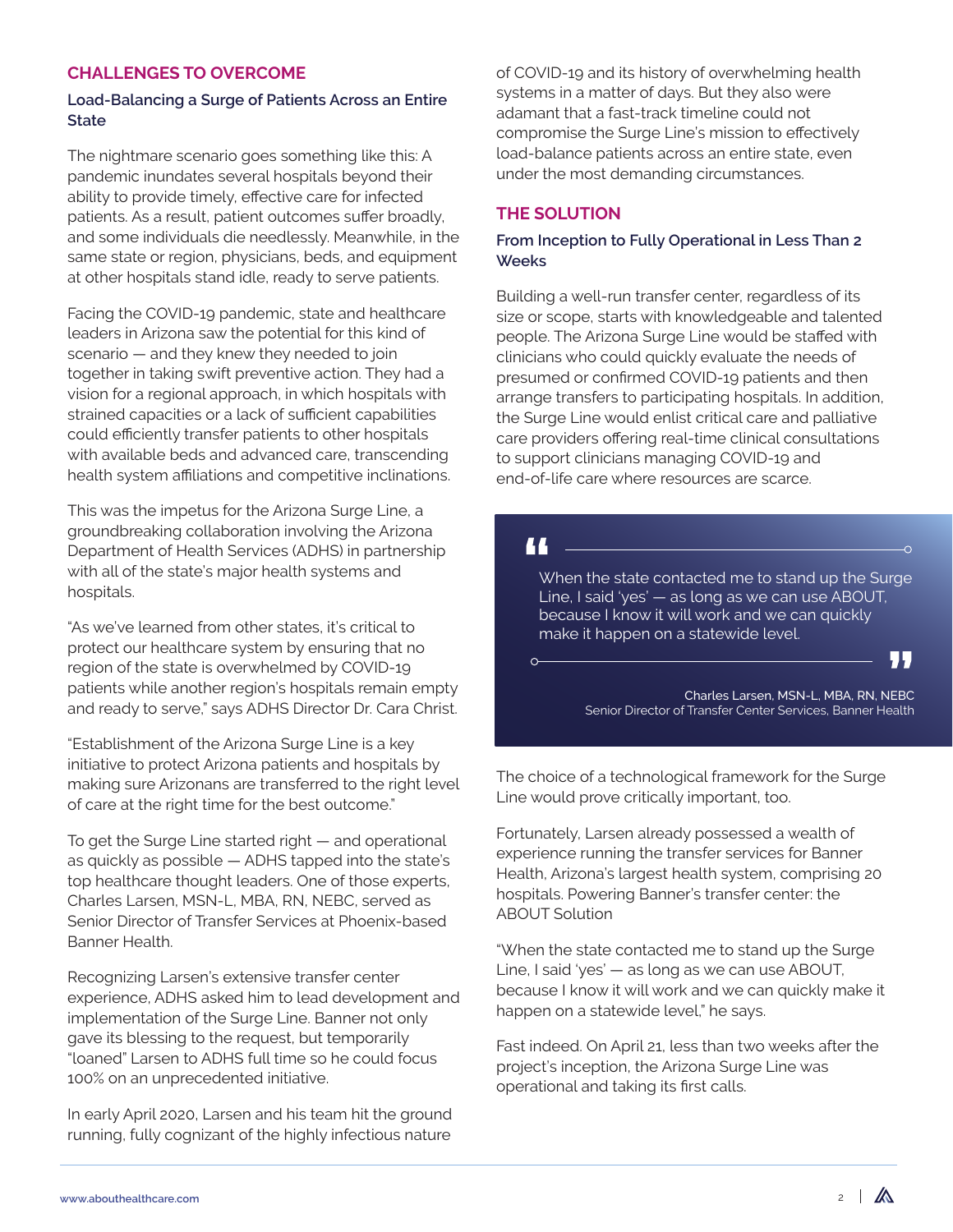Larsen believes that teamwork has been crucial to the Surge Line's launch and its early success. "These health systems are competitors. To be able to come together, putting aside their differences, has been inspiring. We've already had conversations that after we get through the current crisis, we cannot lose this momentum. Going forward, we should be getting together for patient transfer discussions and working collaboratively."

Dr. Christ echoes Larsen's sentiments: "We greatly appreciate the leadership of Arizona healthcare systems in coming together to support this launch."

 And, while the Surge Line responds to an immediate need, it's designed to be applied to any threat that could lead to a healthcare surge, whether it's another wave of COVID-19, a new pandemic, a natural disaster, or any catastrophic event that generates a sudden spike of patients. "We've built our Surge Line for the long haul," states Larsen.

#### **Scaling up a Proven Solution for a Public Health System**

From a technological perspective, the state of Arizona and the Surge Line had a solid head start, thanks to the experiences of Banner Health using proven ABOUT technology.

"Our solution is built for this kind of scenario," explains ABOUT Chief Executive Officer Angie Franks. "We empower individual health systems to achieve systemness — operating as one organization to orchestrate the movement of patients to the right location for the care they need, in a very timely manner. For the COVID-19 pandemic, we've scaled up our solution to help a public health system operate as one and ensure that patients get high-quality care in an optimal timeframe."

The Surge Line leverages multiple components of the ABOUT solution to achieve patient load-balancing across the state. The technology gives Surge Line agents real-time visibility of the state's available ICU beds, physicians, ventilators, and personal protective equipment (PPE). It also enables emergent and non-emergent transport coordination, along with real-time tracking of patients.

One especially valuable aspect of the ABOUT solution is that it uses the data feed from the state's health information exchange, HealthCurrent. In addition,

ABOUT uses a vendor-agnostic, Microsoft Azure-based platform to integrate data from any electronic health records (EHR) solution and other third-party systems. As a result, decision-makers have access to a robust set of key metrics in real time, such as the movement of patients to and from hospitals, as well as testing capacity and processing times, infection rates, patient demographics, and comorbidities. These and other analytics help fuel on-the-fly adjustments and long-term strategic planning.

# 44

 $\Omega$ 

With the right people at the helm and proven technology at their fingertips, state or regional transfer centers can increase the effectiveness of their response to the current pandemic while ensuring readiness for future healthcare emergencies.

> Angie Franks ABOUT CEO

99

Larsen stresses that the Surge Line does not supplant the transfer and access centers operated by participating health systems. "It sits on top of, and is the front door to, all of the individual transfer centers for COVID-19 referrals," he says.

For this and many other reasons, the Surge Line has enjoyed strong acceptance by health systems statewide, supporting the ultimate aim to protect and improve the health of Arizonans. The historic initiative also has showcased Arizona as a national role model for how to effectively manage a surge of patients caused by a pandemic or other crisis — attracting the attention of President Biden and healthcare leaders in other states.

"We're prepared to build on our experience in Arizona to rapidly stand up centralized systems for load-balancing COVID-19 patient care across other areas of the country," states Franks. "With the right people at the helm and proven technology at their fingertips, state or regional transfer centers can increase the effectiveness of their response to the current pandemic while ensuring readiness for future healthcare emergencies."